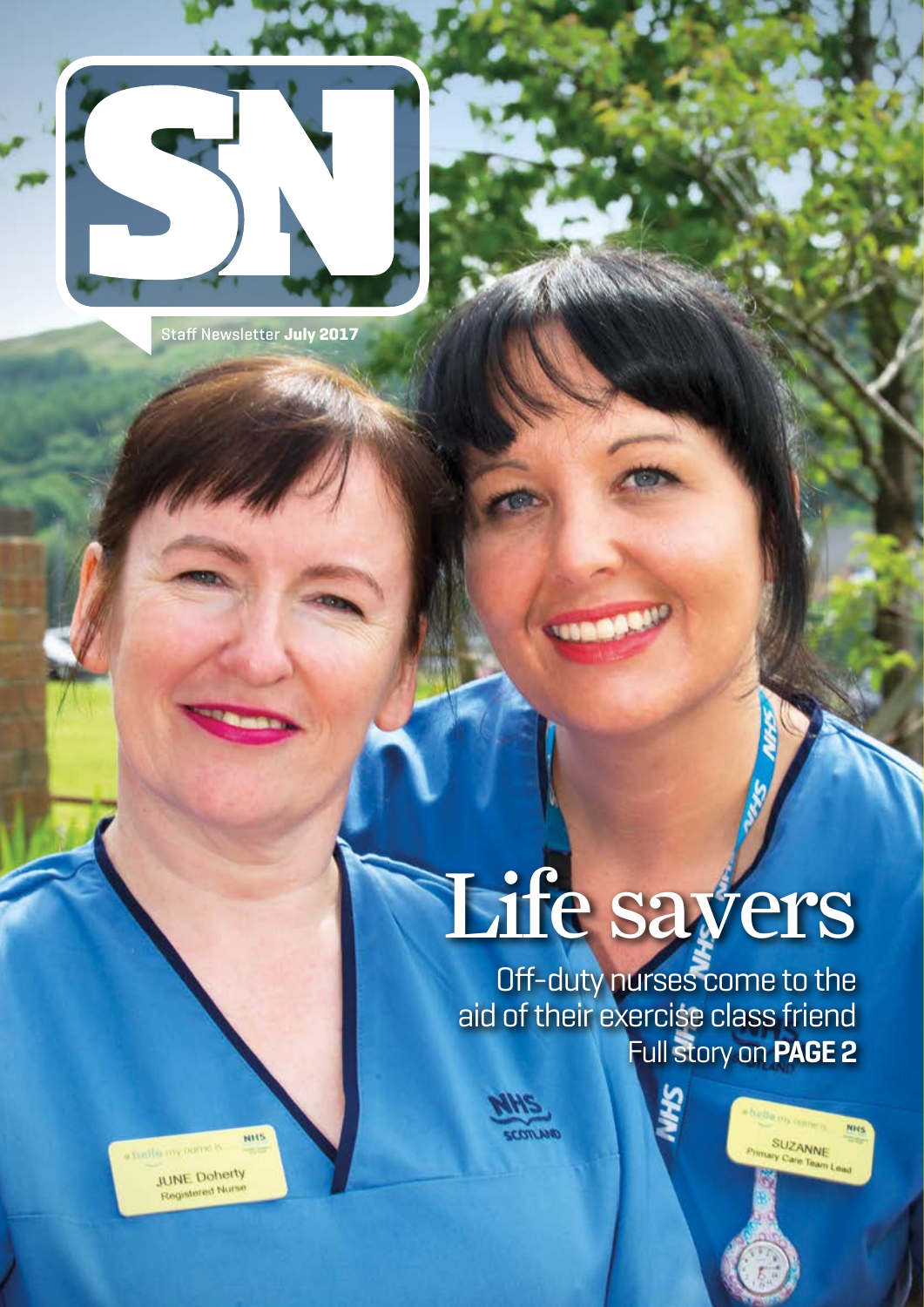## Quick-thinking Greenock nurses help save a life

### **F** HERO NURSES

**Greenock nurses June Doherty and Suzanne Taylor thought they had finished for the day when they set off for their regular exercise class.**

Little did they know that their lifesaving skills would be put into action, minutes into the Boxercise class in the Victorian Suite in Greenock.

Thankfully, instinct kicked in for June, who works at Inverclyde Royal Hospital, and Suzanne, who works in primary care, when a woman in her 50s collapsed right in front of them and they began resuscitating her.

They managed to stabilise her until paramedics arrived and, thanks to their actions the woman, was taken to hospital to recover.



June said: "The class had just started and the woman collapsed. She had stopped breathing and both Suzanne and I started CPR to resuscitate her.

"We have worked together a long time and we are friends. But we have never come across this outside of work before. There were a few tears after it all.

"The family got in touch, sending us lovely messages thanking us for saving the lady's life. We are just glad we were there and that she is going to be okay."

Suzanne, added: "It has been very emotional for us. We are just so happy the lady is doing well. That is all that matters.

"She was behind me and I just thought she had fallen over at first and then we realised it was bad. The adrenaline kicks in and instinct takes over.

"It is very different when you are in a hospital setting and all the equipment is there. You obviously are expecting something to happen and you are prepared for it at work. June and I were colleagues for 18 years – a very long time – and we are very close friends. We worked as a team to carry out CPR."

June and Suzanne believe that the incident highlights how important it is that more members of the public should be trained in first aid.

June said: "My teenage daughter and her friend were there with me. They saw it all and it really shocked them. They now want first aid training and I hope if anything this highlights how important that is."

## £38m investment in healthcare

**Two 'Sod Cuttings' mark the start of a new work programme that will see new health and care centres for the residents of Woodside and the Gorbals.**

A combined budget of £38 million has been approved, with the buildings being operational by October 2018.

The projects represent much more than the modernisation of the existing facilities. As well as delivering an improvement to the environment in which care is delivered, the new facilities offer an opportunity to reshape services from a patient and service user's perspective to provide care that is more integrated, accessible and efficient.

Woodside Health and Care Centre will provide a wide range of services including the transfer of eight General Practices, a dental practice, a pharmacy and other primary and community care services from



the current health centre, as well as the introduction of other services, including specialist children's services, community addictions services and an older person's day care service.

Gorbals Health and Care Centre will provide a wide range of services including the transfer of four General Practices, a dental practice and other primary and community care services from the current health centre, as well as the introduction of other services, including specialist children's services, community addictions services and social care services.

## Nominate your NHS Hero

Get your entry in now for this year's Chairman's Awards. Visit: www.nhsggc.org.uk/chairmansawards Closing date for nominations is 31 July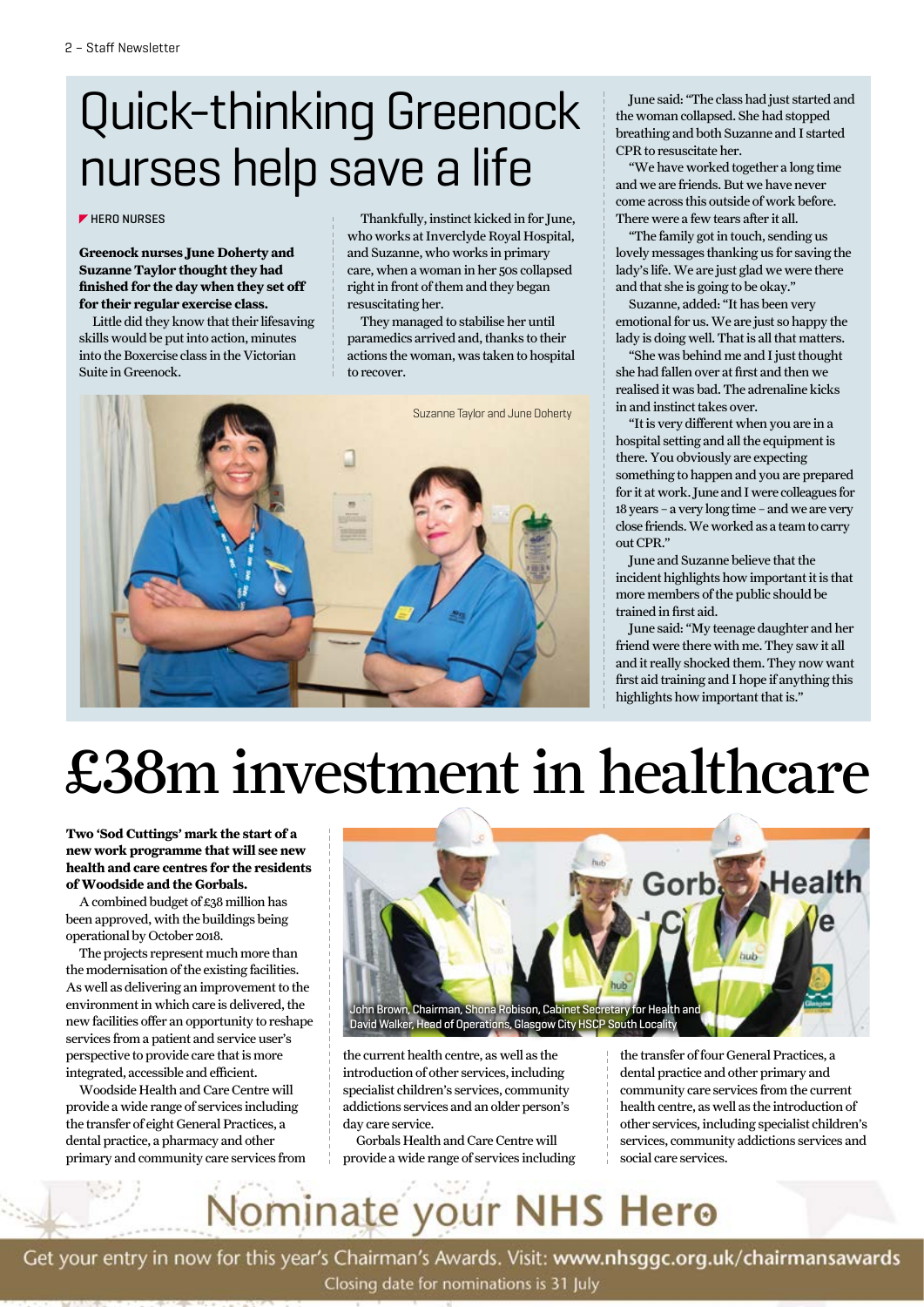# SECUR!TY We all make the difference

**Staff right across NHSGGC responded swiftly to the tragic events in Manchester, London and other incidents that have occurred in recent weeks.**

As the national threat level was raised to 'Critical' (meaning another attack in Britain was considered imminent), our board's security and resilience group convened to ensure we were doing everything we could to heighten security levels and minimise the threat of a terror incident.

Response alert systems were tested and re-tested. ID badge security issues were raised and addressed and staff on the ground fed back vital local intelligence about issues that could be tightened up such as security doors being left open and other related issues.

Following review by the Joint Terrorism Analysis Centre (JTAC), the national threat level was reduced to 'Severe' on Saturday 27 May, meaning that an attack is still highly likely.

However, Police Scotland's message to NHSGGC staff and the public remains the same – "Be alert, not alarmed" and "Be vigilant and report suspicious behaviour".

Assistant Chief Constable Steve Johnson, Police Scotland, said: "I have said before that 'Communities Defeat Terrorism' and Scotland's greatest defence against the terrorist threat is our close-knit communities and the relationship police and partners have with the public."

The message is clear – we must all maintain our high levels of vigilance. "Prevent" posters are now displayed in hospitals, health centres and other NHS buildings to help keep a focus on the ongoing threat and the need to remain security aware.

### **COMMUNITIES DEFEAT TERRORISM**

### **MAKE NOTHING HAPPEN**

If you see or hear something that could be terrorist related, act on your instincts and call the police, in confidence, on 0800 789 321 or visit gov.uk/ACT



#### **Some tips:**

**∫** make sure you have an official photo ID badge and, when at work, wear it at all times

**∫** don't leave your ID badge at work when you go home… you may need it to get into work in the event of an incident **∫** security doors should never be left jammed open. Don't let anyone unauthorised walk in behind you when using a security door

**∫** if you lose or misplace an ID badge fitted with a secure door entry chip, please report it immediately so that it can be deactivated and a new one issued.

## BSL online service



**An innovative new service to allow staff to communicate effectively with deaf patients is currently being introduced across the organisation.**

British Sign Language (BSL) Online interpreting means that deaf patients will be able to communicate with staff while waiting for a face-to-face interpreter to arrive. It is hoped that the service, which has

already been trialled in the Queen Elizabeth University Hospital, will have a significant impact on the experience of deaf patients, particularly with regard to unplanned visits.

Jac Ross of the Equality & Human Rights team said: "We know from talking to the deaf community that there are high levels of stress associated with coming to A&E and not being

able to communicate. The online service means that staff can quickly connect with an interpreter and communicate with their patient.

"It is also useful for hospital stays, when an interpreter is not always present. Patients can use the service to communicate with staff and with family members at home, helping to reduce the feeling of isolation."

Deaf BSL user Scott Campbell, said: "The online service helped me a lot. The interpreter was late for my last appointment and so the doctor got me the laptop so that I could communicate. I felt so much better having it there."

The BSL Online service is available across a range of sites including the Queen Elizabeth University Hospital, the Royal Alexandra Hospital, Inverclyde Royal, Glasgow Royal Infirmary, Stobhill Hospital and the Beatson West of Scotland

Cancer Care. The service will continue to be introduced across NHSGGC sites over the coming months.

"It's important to realise that English isn't a BSL user's first language, so writing things down or trying to use lip reading doesn't always help and certainly isn't sufficient for a clinical situation," said Jac.

"We must ensure that we are providing an equitable service for the deaf community, in accordance with equalities legislation. BSL Online is part of a range of work we are currently undertaking to promote BSL as a language and culture and improve the experience of our deaf BSL patients."

**Look out for the 'BSL Used Here' posters and visit StaffNet > Info Centre > Interpreting Services to find out where you can access the service.**

## Nominate your NHS Hero

Get your entry in now for this year's Chairman's Awards. Visit: www.nhsggc.org.uk/chairmansawards

Closing date for nominations is 31 July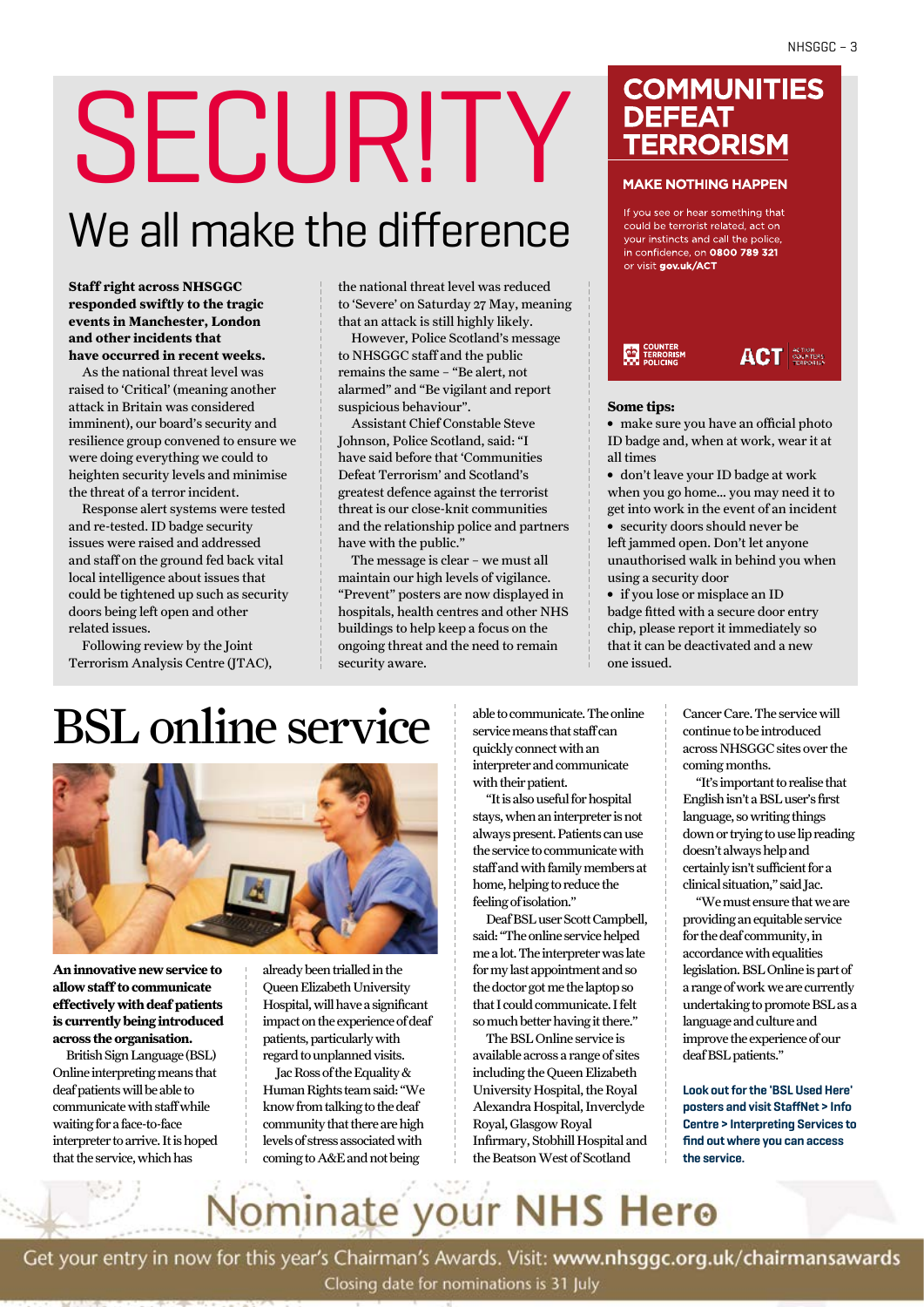# We're tackling rising agency costs

A new approach will help us create a cost-effective and skilled workforce

### **SPOTLIGHT**

**THE cost of premium nurse agency staff has been rising in recent years and last year in Greater Glasgow and Clyde it reached £3.7 million.**

 To stem this costly way to fill nursing and midwifery shifts, NHSGGC stopped the use of premium agencies on 1 July in tandem with a raft of new measures, including increased bank nurse activity, streamlined recruitment processes and improved rostering.

 This decision has not been taken lightly, but with the organisation continuing to face significant financial challenges, the need for tightened controls has become pressing.

 Over the past few months, the Board's nurse director and HR director have been working together with colleagues to prepare to stop using agency staff.

 A new online process for booking bank staff is just one of the improvements they have put in place.

Here, nurse director Dr Margaret McGuire explains the measures that are being introduced to help prepare for the switch-off.

### **The right levels of cover**

 "Our priority is to ensure that we have the right workforce to cover our predicted activity and levels of acuity. Effective rostering is the basis for this. Mandated national workforce tools have been created to help ensure that the nursing and midwifery establishment for each clinical area contains the correct number of staff with the appropriate skill mix.

 "These national evidence-based tools already allow for a predicted absence of 22.5 per cent (for annual leave, maternity leave and study leave) but a recent review of rostering across the organisation revealed that this was not routinely being taken into account by colleagues responsible for planning duty rotas.

 "A new management programme, *Making a Difference*, has therefore been delivered in recent months to lead nurses and senior charge nurses, supporting them to hone their skills in workforce and workload planning,

### "Having the right staff with the right skills also requires effective, responsive recruitment"

sickness/absence management and use of management information. These masterclasses are building capacity to ensure effective rostering is routinely applied across all our services.

"Having the right staff with the right skills also requires effective, responsive recruitment.

 "We've worked closely with colleagues in recruitment services to develop a new

streamlined approach to nurse recruitment. "This approach sees us moving away from an onerous process based on filling individual vacancies – where appointable candidates can be lost to the system if unsuccessful – to a cohort programme where regular sector/ directorate 'one stop shop' events will be scheduled throughout the year to identify a range of candidates to fill all live vacancies.

 "This will speed up and streamline the recruitment process and help ensure vacancies are filled quickly."

### **Covering unfilled shifts**

 "The nurse and midwife bank needs to be prepared to supply to areas when a shift cannot be covered by other means. The recruitment process for the nurse bank has been overhauled in line with the new streamlined approach for nurse recruitment with more frequent recruitment cycles for both registered and non-registered staff now in place. A variety of incentives are available to encourage individuals to sign up with the bank including: training; the opportunity to secure substantive positions through joining the bank; access to favourable T&Cs as substantive post-holders; and accrual and payment of annual leave.

"Those accepted for a substantive post are also offered bank work whilst their appointment is being processed.

"And to speed up and simplify the process of booking a shift, a new online booking system 'Allocate' is being launched this month. This online booking service allows staff on the

## Nominate yc

Get your entry in now for this year's Chairman's Av Closing date for n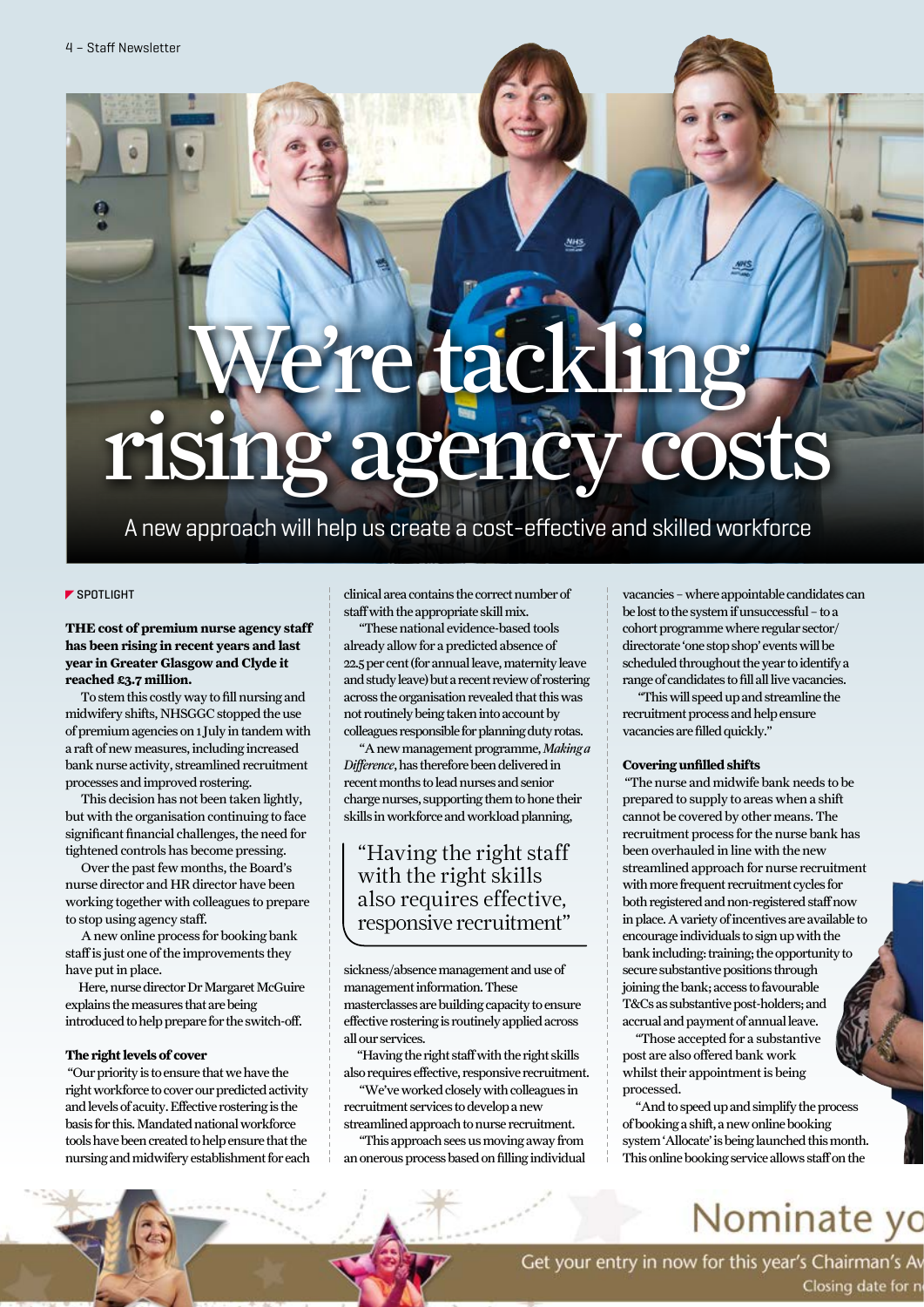



### **Managing challenging behaviour**

"Around 50 per cent of requests for premium rate agency nurses are for RMN input into the care of patients with challenging behaviour. A number of measures are being implemented to enhance the skills of staff in the acute sector for managing challenging behaviour. NHSGGC already runs an in-house programme of de-escalation training and staff will be supported to attend these training opportunities.

"Additional MAYBO conflict resolution training is also being provided for particular 'hot spots' where patients are more likely to require enhanced observation due to their behaviour.

"I have also funded the development of a new module at Glasgow Caledonian University which provides staff with awareness of mental health conditions, signs and symptoms. Bank staff routinely cover enhanced observation shifts and are experienced in this. The nurse bank will continue to meet this demand if required when the premium nurse agencies are switched off."

#### **We're in this together**

 "Obviously the nurse bank relies on registered and unregistered staff choosing to sign up but premium rate agencies have their appeal.

 "To be successful in the switch-off, we need to encourage more colleagues to choose the bank option rather than an agency. We are, therefore, working with our colleagues across the West of Scotland and the central belt to agree an approach that sees all boards discontinue the use of premium agencies. By taking this stance together, we will all make best use of the resources we have to get the right staff, at the right time, with the right skills, in the right place providing high quality care."

### **Trade Union support**

Trade Unions have also given their backing to the measures being taken within the Board to tackle premium rate agency use.

Dorothy McErlean, employee director, said: "The staff side supports reducing the cost of agency spend within the Board and supports the use of our own bank staff. Using the rostering policy more effectively will also help to reduce unfilled posts and therefore reduce the stress for staff working in these areas."

**If you are with a nurse agency, we would be happy to consider your application to join the Nurse Bank. Your experience will be taken into account. For more details, visit: www.nhsggc.** *org.uk/HRConnect* McGuire





## Join the Nurse and **Midwife Bank**

### **Bank workers enjoy favourable terms and conditions**

- Access to training and CPD opportunities
- Rates of pay in line with experience
- Opportunities to gain permanent employment
- Favourable terms and conditions
- Accrue annual holidays/holiday pay
- Access to free activestaff fitness classes
- Support with revalidation

#### For further information:

- **密 0141 278 2555**
- t staff.bank@ggc.scot.nhs.uk
- www.nhsggc.org.uk/nursebank



## ur NHS Hero

vards. Visit: www.nhsggc.org.uk/chairmansawards ominations is 31 July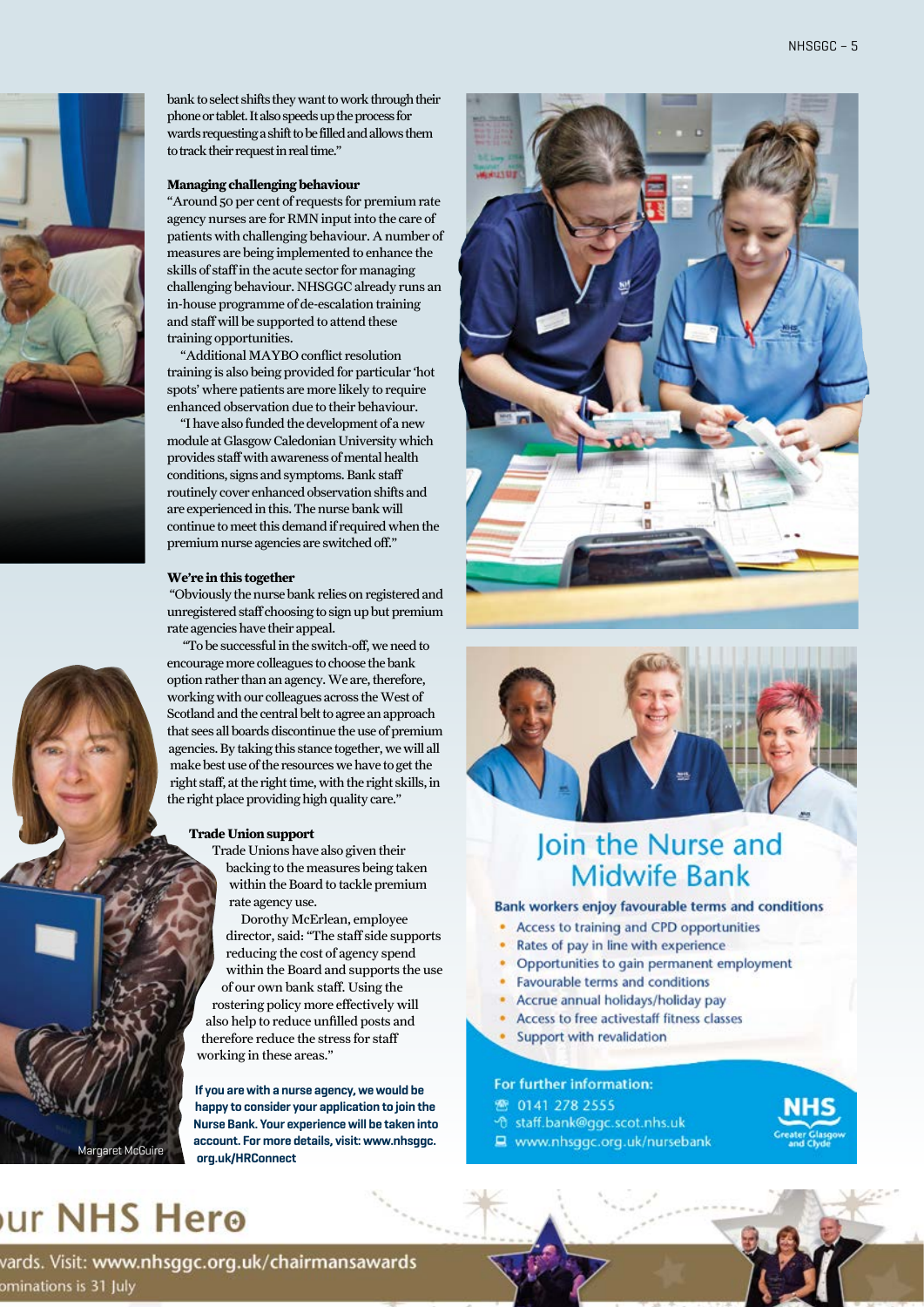## Credit Union's magical million

### **Our NHS Credit Union is the fastestgrowing Credit Union (CU) in the country with 16,500 members – 2,500 up on this time last year.**

As word continues to spread about the unique benefits to NHS staff, more and more of us are joining and using the range of savings and loan facilities on offer. During May, the Glasgow-based CU staff team processed and issued more than £1 million to members. It's only the third time in the CU's 18-year history that loans have topped £1m in a month.

The loan that took the CU through the £1m mark this time was to help a member prepare a special celebration for her mum's 70th birthday. Ten other loans were to help fund weddings and more than 230 (worth a total of £470,000) were for members' holidays.

Debt consolidation loans totalling more than £100,000 were given to help members – including one loan that quite literally stopped a member being evicted from her family home.

Credit Union chief executive officer Robert Kelly said: "It's a source of great pride – and a testament to the superb efforts of all our staff – that we have managed to give financial assistance totalling more than £1m to our members in the month of May. But what is



Scotland's NHS Credit Union staff and VIPs from Peach State Credit Union, Georgia, USA, were "wowed" by the Royal Hospital for Children when they went on a walkabout tour.

Lead nurse Melanie Hutton and colleagues, senior charge nurse Alisa Shivas and staff nurse Mhairi Parris took the group

even better is to hear the individual stories behind these loans. We've helped members create their dream wedding; sent some off on the holiday of a lifetime and kept some out of the spiralling misery of high-cost loans.

"We look on ourselves as a financial family – and are delighted to have been able to around key areas of outpatient and inpatient treatment areas.

But it was the child-friendly design, examples of patient-centred care and facilities such as the Medicinema, outdoor play areas and the fantastic activities for young patients in the atrium that most impressed the delegation.

help so many customers out in this way."

Staff in NHSGGC can pay into their savings and also make loan repayments direct from payroll. They can also benefit from the free life savings and loan protection scheme. To become a member or to find out more, visit www.nhscreditunion.com



**Glasgow Children's Hospital Charity recently launched its Schiehallion Appeal in partnership with NHSGGC, aiming to raise £500,000 to provide even better treatment for children with cancer in Scotland.**

 Money raised from the Schiehallion Appeal will enhance the clinical trials centre in Schiehallion and bring more of the latest cancer treatments to Scotland.

 Professor Brenda Gibson, Professor of paediatric haematology, explained how the Appeal will make a difference: "We liken the ward to the mountain – Schiehallion – to mirror the journey for children with cancer.

"We recognise that it's an uphill struggle,

but we also recognise that you can walk up a path with lots of people who will get you to the top. We hope that everyone will get behind our appeal to help children with cancer in Scotland."

- **To help, you can make a donation by:**
- **∫** texting CHILD to 70707 to donate £5
- **∫** donating online at www.glasgowchildrens hospitalcharity.org/donate
- **∫** calling 0141 212 8750.

 Glasgow Children's Hospital Charity is also offering free places to all staff taking part on its 10k Sponsored Walk on 2 September.

For more information, visit the Glasgow Children's Hospital Charity Fundraising Hub at the Royal Hospital for Children.

## Guidance on photos

**Over recent months, a number of staff have enquired about what can be done if they see someone taking inappropriate photography on our sites.**

In some instances, images of patients and staff have been uploaded to social media sites such as Facebook or YouTube.

Everyone using NHSGGC facilities and services has a reasonable expectation of privacy and dignity during their time with us. To protect this privacy and dignity, no one is permitted to make unauthorised pictures, videos or audio recordings in healthcare settings that feature other service users, visitors or staff.

We have clear policies in place regarding the use of mobile devices and photographic equipment and if you do see someone taking inappropriate photos or videos, then you are well within your right to ask that person to leave the premises.

We need to ensure everyone respects patient and staff privacy and dignity.

**Guidance is available at: StaffNet > Corporate Services > Communications**

## Nominate your NHS Hero

Get your entry in now for this year's Chairman's Awards. Visit: www.nhsggc.org.uk/chairmansawards Closing date for nominations is 31 July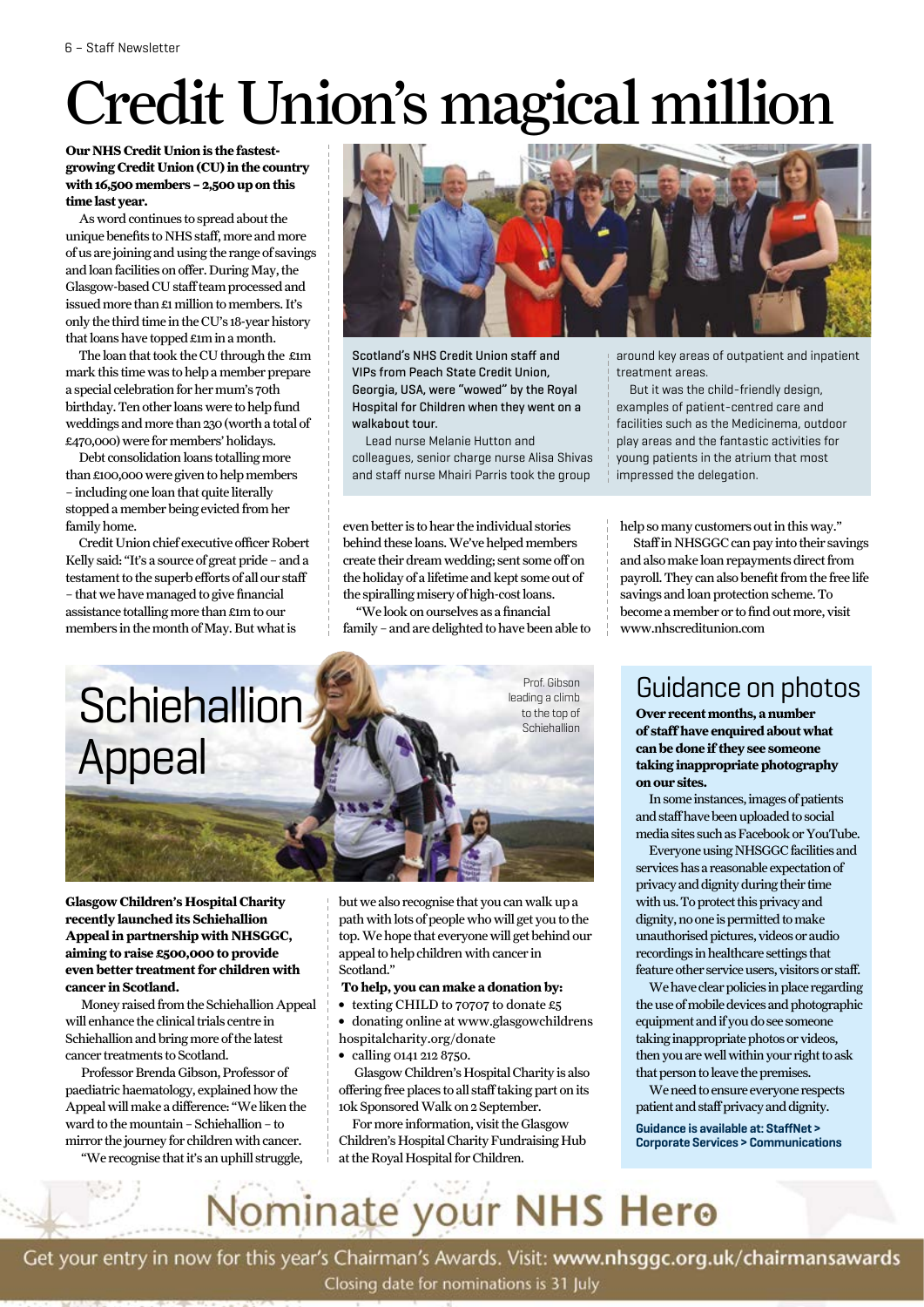# Survey will help us tackle stress at work

### **STRESS IN THE WORKPLACE**

**Almost 10,000 staff have been supported to complete a stress survey to help identify and minimise the risks of harm from stress.** 

The risk assessment process, developed by the Health and Safety Executive, uses simple surveys to understand how staff feel about the demands on them, their ability to cope with these demands, the extent to which they are fulfilled by work, the control they have over work and the support they receive from their manager and colleagues.

Rona

The findings from the anonymised, confidential questionnaires are then shared within the team so that they can work together to identify and agree potential solutions.

The Occupational Health Service plays a key role in supporting teams going through the audit.

Head of service

Rona Wall explained: "The risk assessment is designed to involve all staff within a clinical area or a department to determine contributory factors that could be increasing numbers of staff feeling stressed at work.

"A manager may choose to do this if there is a higher number of staff advising their manager that they are feeling stressed.

"It can also be used following the iMatter team results, where further information may be sought to identify support for staff. If a manager wishes to do this survey, they should discuss this with their local HR lead and training will be put

in place.

"The training will be provided by Occupational Health, with support from Health and Safety, and this will also include guidance for managers of the signs that they should look out for within their teams to recognise those who may be feeling stressed. "The questionnaire is given to all staff to complete in the form

of an electronic survey tool. It's really simple and only takes 10 minutes to complete."

All departments are recommended to carry out a risk assessment every three years or more frequently if there are indications of a deteriorating situation.

"The questionnaire is really simple and only takes 10 minutes to complete"

**More information on the HSE risk assessment process is available in the Stress in the Workplace Policy: www. nhsggc.org.uk/stressintheworkplace**



A Healthier Place to Work

## Alison's legacy to sexual health

**The Alison Bigrigg Legacy Education (ABLE) Innovation Fund is open to staff who are looking to make a contribution to sexual and reproductive health and wellbeing.**

If you have always wondered what working in sexual and reproductive health and wellbeing would be like, you may find that ABLE Innovation funding could allow you to:

**∫** work in the field of sexual and reproductive health and wellbeing



- **∫** shadow and learn from someone you admire
- **∫** arrange a placement in a different environment.

Or if you have an idea that could improve sexual and reproductive health and wellbeing services, then apply to the ABLE Innovation fund,

- and you might be able to:
- **∫** take time out to develop your idea **∫** visit others who are doing
- the same
- **∫** trial your idea in a different service or even

in a different organisation. Or perhaps you are

passionate about customer service? The Innovation fund could help you to:

- **∫** go and work with a company renowned for its customer service for a while
- **∫** bring back what you learned to the workplace

**∫** test your idea at work. Feedback from a previous recipient was very positive: "It provided an opportunity to explore an innovative technique that can be used in engaging with patients and the public."

Applications are open until 10 August. For details and an application form, contact Jo Wilson, tel: 0141 211 8179 or email: joanna.wilson@ggc. scot.nhs.uk The form should be completed after discussion with your line manager.

**For more information, visit: www.sandyford.org/ableinnovation-fund/**

## Nominate your NHS Hero

Get your entry in now for this year's Chairman's Awards. Visit: www.nhsggc.org.uk/chairmansawards

Closing date for nominations is 31 July